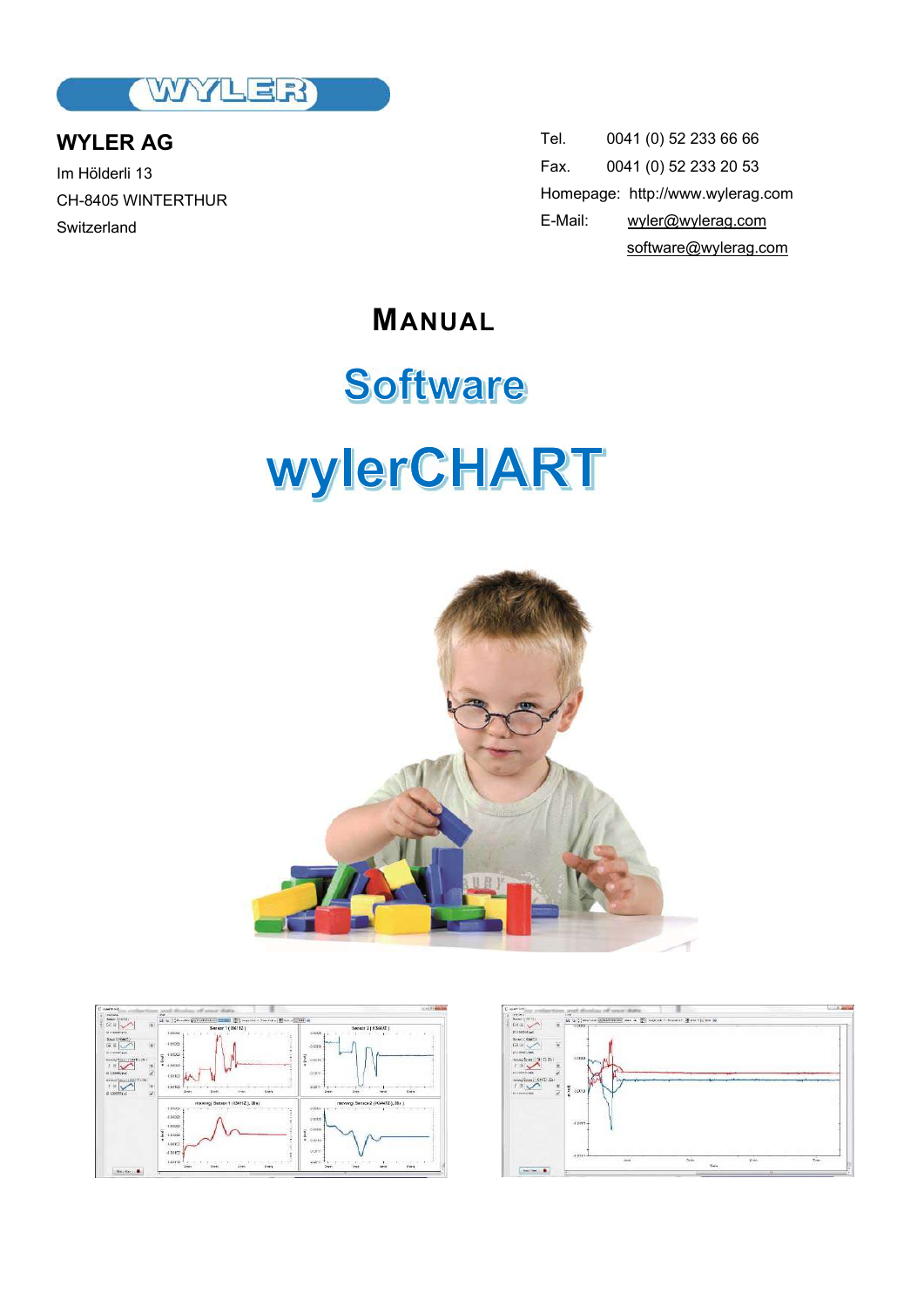### **Descpription**

wylerCHART aims to be a simple and easy to understand measurement software.

## Configuring wylerCHART

| C wylerCHART                                   |                   |                                                                                       | □    |
|------------------------------------------------|-------------------|---------------------------------------------------------------------------------------|------|
| △ Serial Ports                                 | Line Setup        | Chart                                                                                 |      |
|                                                | Sensor 1 (H3470Z) | ad 4a C Zoom Out plus Scroll Window   Angle Unit - Time Unit -   E Grid - E Split @   |      |
| $\circ$<br>TLef COM4<br>A COM3                 | Ù<br>⊗ ⊠<br>ø     | 2.0 - разводила вода напразна должения просторонно и совершения просторон просторонно |      |
| A Available Devices                            |                   |                                                                                       |      |
| $\Omega$                                       |                   |                                                                                       |      |
|                                                |                   |                                                                                       |      |
| ₩                                              |                   |                                                                                       |      |
|                                                |                   |                                                                                       |      |
| $\hat{\mathsf{R}}$ Sampling                    |                   |                                                                                       |      |
| Sampling Interval:<br>1e<br>Do manual reversal |                   | p [rad]                                                                               |      |
| Gap Tolerance [%]: 0<br>$\div$                 |                   |                                                                                       |      |
| Measuring Mode:                                |                   |                                                                                       |      |
| Interval<br>×                                  |                   |                                                                                       |      |
| Active<br>30s                                  |                   |                                                                                       |      |
| Inactive                                       |                   |                                                                                       |      |
| 30g                                            |                   |                                                                                       |      |
| $\hat{\lambda}$ Special                        |                   |                                                                                       |      |
| Add Subtraction                                |                   |                                                                                       |      |
| Add Moving Average                             |                   |                                                                                       |      |
| A Data Export                                  |                   | 0.0                                                                                   |      |
| <b>I</b> Enabled                               |                   | 0.2s<br>0.6s<br>0.8s<br>0s<br>0.4s<br>15<br>1.2s                                      | 1.4s |
| Edt Data Exporter                              |                   | Time                                                                                  |      |
|                                                | Start / Stop      |                                                                                       |      |

wylerCHART is split into 3 main parts:

- Control
- Line setup
- Chart

#### **Control**

The control part of wylerCHART lets you configure your measurement setup. It is further split into the following parts.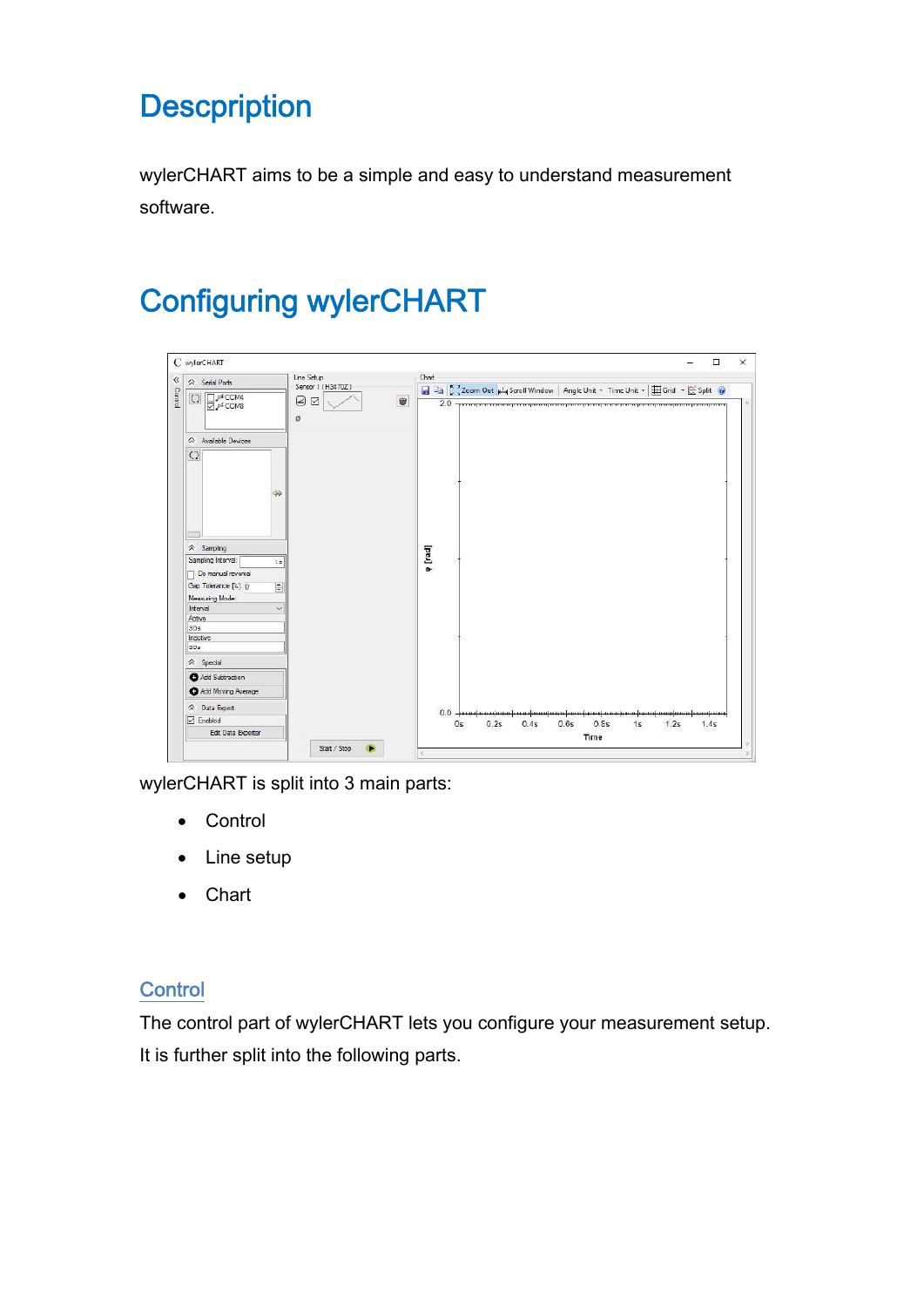#### **Serial Ports**

The serial port list shows all available serial ports. Serial ports are used to connect your WYLER measuring devices to your computer. To reload the list, click the refresh button  $\bigcirc$  left of the list.

#### **Available Devices**

The available devices list shows all available WYLER measuring devices connected to your computer.

The correct serial ports must be selected in the serial ports list above prior to pressing the refresh button  $Q$ .

When the correct serial ports have been selected and the measuring devices are connected correctly, the list will be populated with the available WYLER measuring devices.

#### **Sampling**

Under sampling you can change the basic settings of your measurement.

#### Sampling Interval

The sampling interval defines how fast data will be read from the sensors.

#### Do manual reversal

When enabled, wylerCHART will open the reversal measurement dialogue when the program is started.

More information on how to use the reversal measurement dialogue can be found in the HFI P-File.

#### Gap Tolerance

The gap tolerance is useful when measuring fast ( low sampling intervals ). It enables wylerCHART to better cope with missing data which may occur when sampling very fast.

More information on the gap tolerance can be found in the HELP-File.

#### Measuring Mode

wylerCHART supports these measuring modes: **Continuous** Continuous is the standard measuring mode. It simply measures while the program is running.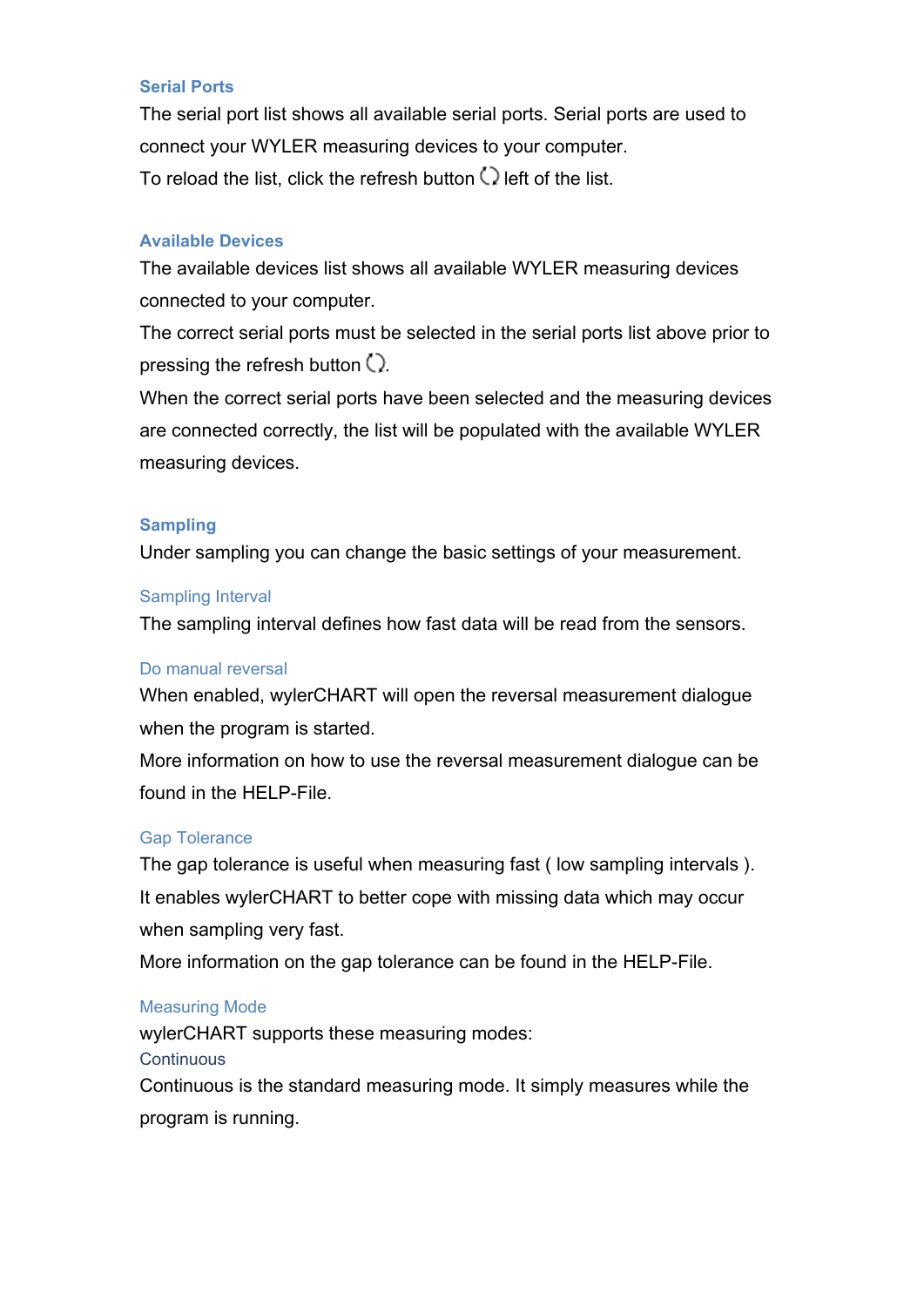#### Interval

Interval will cycle between measuring and pausing.

It starts with the active ( measuring ) cycle for the specified amount of time and will then enter the inactive ( pausing the measurement ) cycle.

#### Time Triggered

Time triggered will postpone the start of the measurement until a specified date and time.

It will then measure until the stop date and time is reached.

This behaviour is useful to when planning a measurement.

#### **Special**

The special section holds a variety of functions that can be used to manipulate the available data.

#### Add Subtraction

Subtracts one line from another.



#### Add Moving Average

Calculates the moving average over the specified time.



#### **Data Export**

The data export section configures how wylerCHART exports the measured data to an output file.

Users of wylerDYNAM will notice that the configuration of the Data Export element closely resembles wylerCHARTS Data Export configuration.